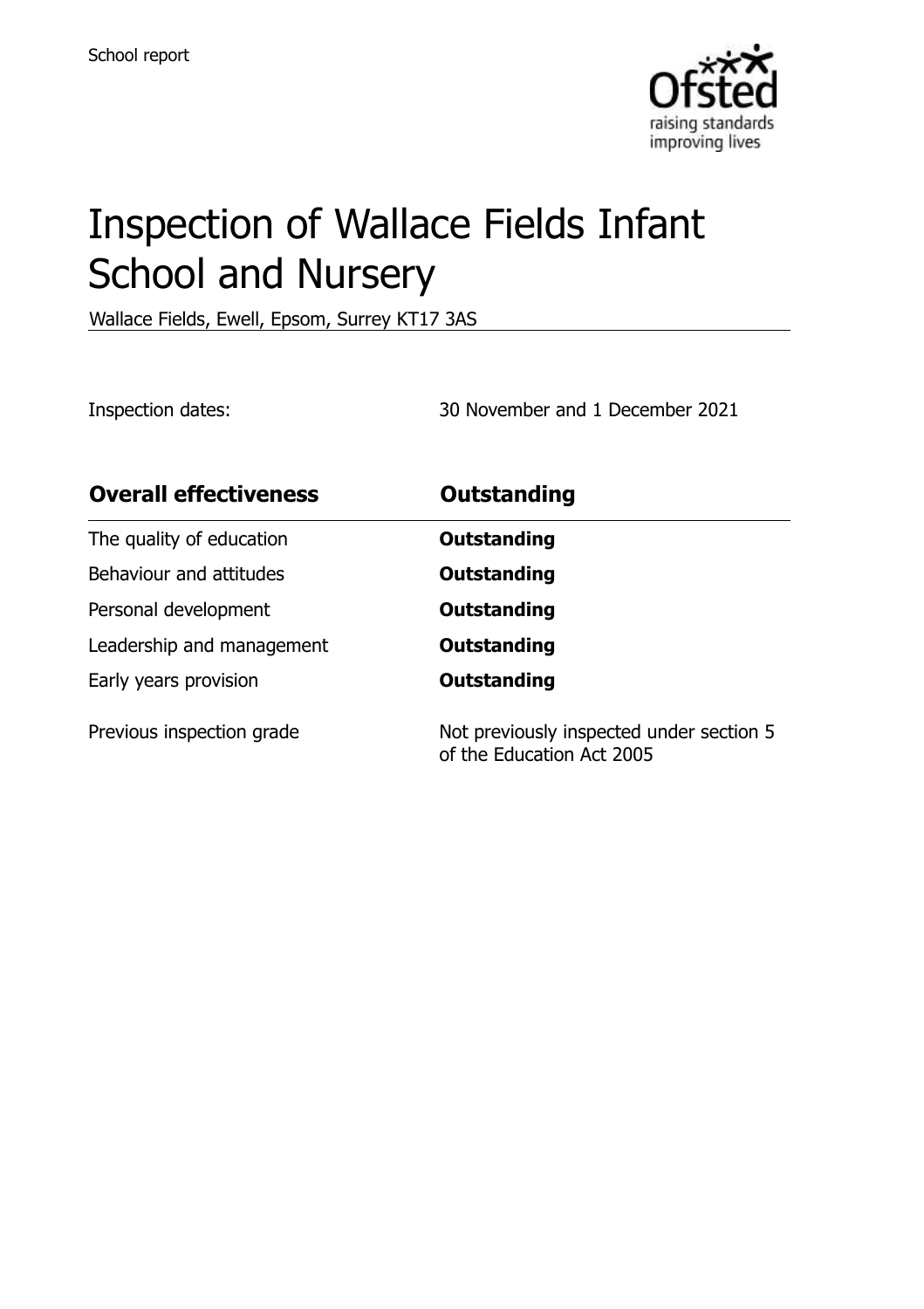

# **What is it like to attend this school?**

Ambition and determination for everyone to succeed leads to pupils getting off to a flying start. A sense of purpose permeates the school, which leads to pupils being enthusiastic about learning. Pupils are happy and willingly immerse themselves in what they learn, asking thoughtful questions and giving well-thought-out answers. Every second of the school day counts and pupils relish the many opportunities they have to become more knowledgeable.

Staff and pupils describe the school as a family. Every pupil is treated as an individual, and this includes pupils with special educational needs and/or disabilities (SEND). A culture of recognising and valuing difference is supported through pupils learning about different cultures and religions. Pupils are proud of and celebrate the 32 languages spoken by pupils at the school. Assemblies encourage pupils to reflect on what makes them unique.

One of the school's values is 'respect'. Pupils demonstrate this in abundance. They use their manners and are kind, caring and considerate of others. Those who find themselves without a friend at playtime head over to the 'friendship bench', where they are quickly approached by other pupils offering to play. Pupils say that they can talk to staff when they have worries.

#### **What does the school do well and what does it need to do better?**

A highly ambitious curriculum means that pupils' knowledge and skills develop over time. Staff know what must be taught in every subject and carefully check pupils' understanding. Learning is regularly revisited so that it sticks in pupils' minds. In the early years, highly skilled staff help children to express themselves by developing their vocabulary. Staff provide opportunities for children to share, take turns, listen and recognise their own feelings and those of others.

The careful sequencing of learning means that pupils have a deep understanding of what they learn. Teachers encourage pupils to think about what they already know in order to help them with new learning. For example, in mathematics, pupils in Year 1 use their previous knowledge of shapes to learn about their properties. In art, pupils use their knowledge of colour and apply this to different painting techniques. For example, Seurat's pointillism, where small, distinct dots of colour are applied in patterns to make an image.

Leaders and staff have high expectations of pupils. This includes those with SEND. Staff know how to support these pupils because of how well their individual needs are identified. They use this information to help pupils keep up with their peers. Breaking down more complicated tasks, providing additional resources and one-toone support all help to ensure that they make excellent progress.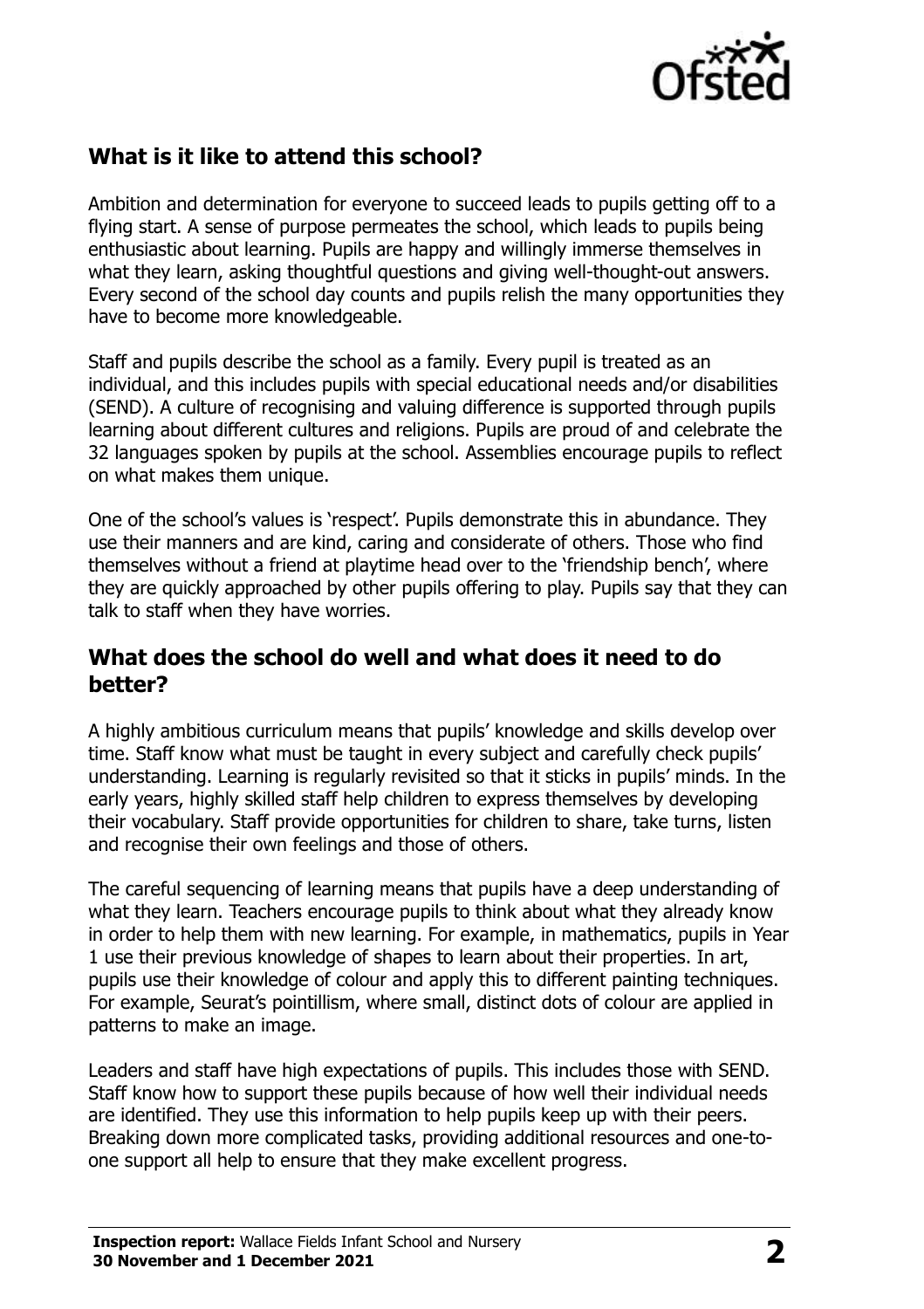

The school's phonics programme leads to a highly consistent approach to the teaching of reading from the early years to Year 2. Pupils know the sounds that letters make. They regularly practise these sounds and blend them together well. This leads to pupils becoming confident, fluent readers quickly. Reading groups give pupils the regular practice they need. Pupils learn to read with expression so that what they read interests the listener. They also learn to read for meaning so that they understand what they read.

Pupils behave exceptionally well because they know what is expected of them in lessons and at playtimes. Phrases used by staff provide useful reminders of the expectations. For example, 'Give me five' signals to pupils who they need to listen. 'Walking not talking' is a reminder that pupils need to walk sensibly and quietly around the school. Pupils are motivated to behave and learn well. For example, one pupil during the inspection had a smile on his face when he told staff that he had been to the headteacher's office to collect an award for showing 'perseverance'. He explained: 'This is when you keep going when things get difficult.'

A high-quality personal, social and health education programme (PSHE) ensures that pupils from the early years to Year 2 learn about many important themes. For example, pupils learn about what makes families different, good friendships, how to stay safe online and how to recognise if they are being bullied. Pupils' learning is enriched by the many music, art and dance festivals and school trips they get involved in. 'Pupil parliament' encourages pupils to give their opinions. They engage eloquently in discussion and listen attentively to each other.

A deep commitment to constantly strive for more is shared by leaders, trust staff and governors. Governors ask the right questions of leaders. This helps leaders to constantly refine the high quality of education they provide. Staff feel very well supported by leaders who think carefully about staff workload and well-being.

#### **Safeguarding**

The arrangements for safeguarding are effective.

Leaders and staff take their responsibilities to safeguard pupils very seriously. Thorough checks are carried out on all those working at the school.

Leaders ensure that staff are well trained so that they know about the risks pupils face. Staff know pupils and their families very well. This helps them to spot changes in behaviour and anything that is concerning.

Staff know how to escalate their concerns, speaking to the designated safeguarding leads (DSLs) as well as recording their concerns and actions. Leaders have clear processes that allow them to take swift and appropriate actions to safeguard pupils.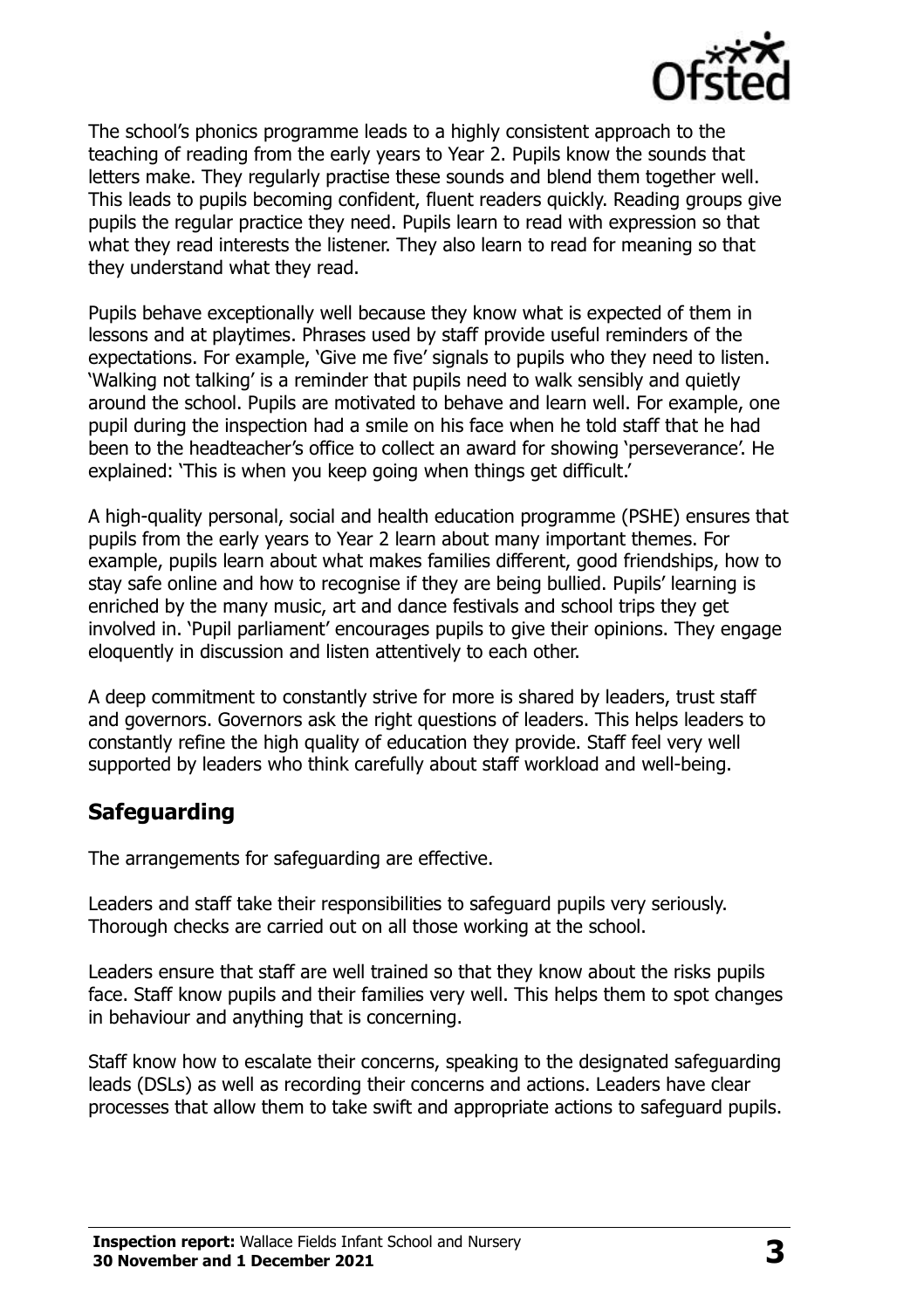

### **How can I feed back my views?**

You can use [Ofsted Parent View](http://parentview.ofsted.gov.uk/) to give Ofsted your opinion on your child's school, or to find out what other parents and carers think. We use information from Ofsted Parent View when deciding which schools to inspect, when to inspect them and as part of their inspection.

The Department for Education has further quidance on how to complain about a school.

If you are the school and you are not happy with the inspection or the report, you can [complain to Ofsted.](http://www.gov.uk/complain-ofsted-report)

#### **Further information**

You can search for [published performance information](http://www.compare-school-performance.service.gov.uk/) about the school.

In the report, '[disadvantaged pupils](http://www.gov.uk/guidance/pupil-premium-information-for-schools-and-alternative-provision-settings)' refers to those pupils who attract government pupil premium funding: pupils claiming free school meals at any point in the last six years and pupils in care or who left care through adoption or another formal route.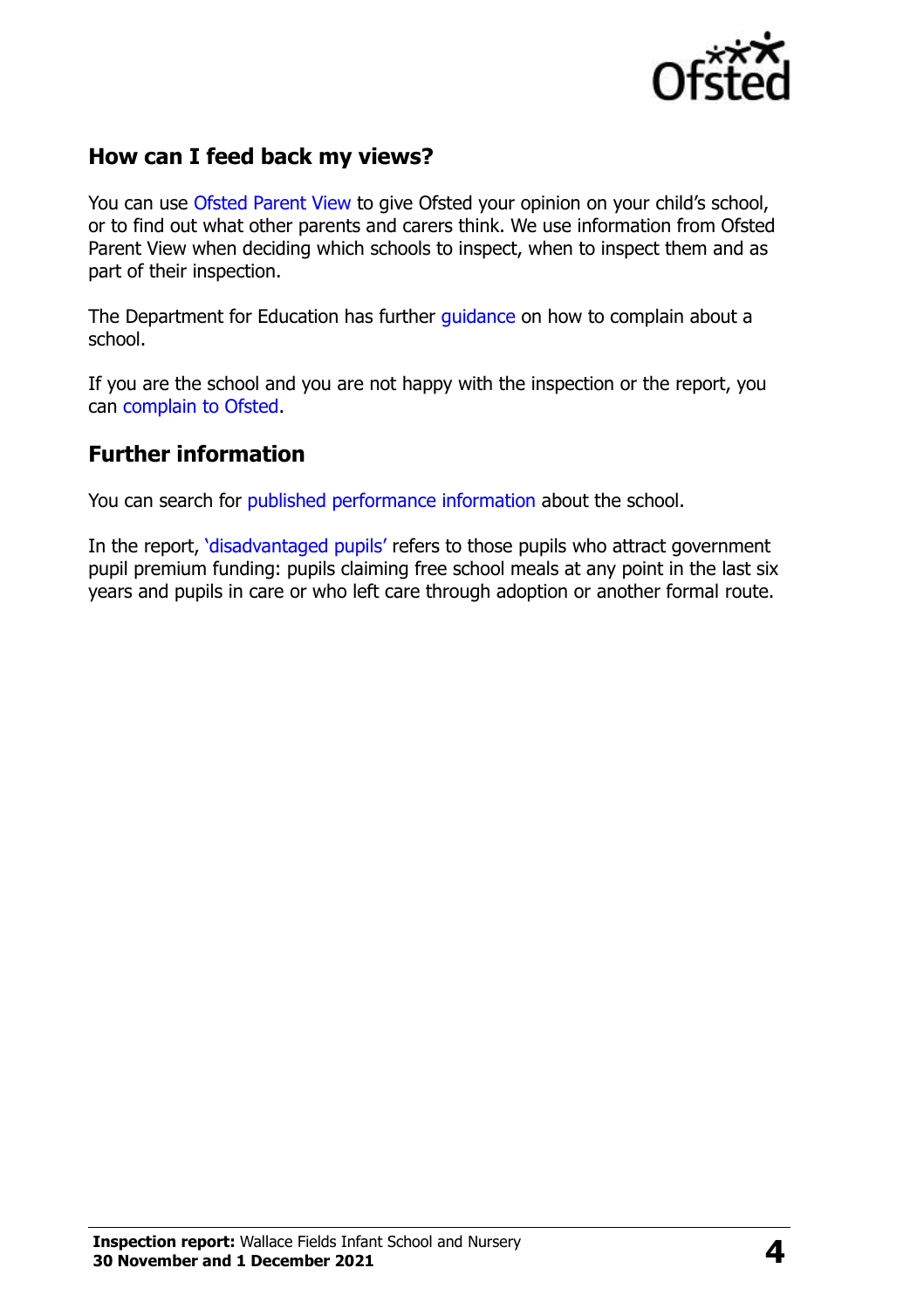

# **School details**

| Unique reference number             | 143001                                                        |
|-------------------------------------|---------------------------------------------------------------|
| <b>Local authority</b>              | Surrey                                                        |
| <b>Inspection number</b>            | 10211777                                                      |
| <b>Type of school</b>               | Primary                                                       |
| <b>School category</b>              | Academy converter                                             |
| Age range of pupils                 | $2$ to $7$                                                    |
| <b>Gender of pupils</b>             | Mixed                                                         |
| Number of pupils on the school roll | 180                                                           |
| <b>Appropriate authority</b>        | Board of trustees                                             |
| <b>Chair of trust</b>               | Linda Ross                                                    |
| <b>Headteacher</b>                  | Nicky Mann (co-headteacher)<br>Jamie Hallums (co-headteacher) |
| Website                             | www.wallacefieldsinfantschool.co.uk                           |
| Date of previous inspection         | Not previously inspected                                      |

# **Information about this school**

- The school is led by co-headteachers.
- The school converted to become an academy in June 2016. In September 2021, the school joined a multi-academy trust called South Farnham Educational Trust.
- The school has a Nursery called Shining Stars Nursery. This includes provision for two-year-olds.
- There are 66 children who attend the Nursery.
- The school does not currently use any alternative provision.

# **Information about this inspection**

The inspectors carried out this inspection under section 5 of the Education Act 2005.

This was the first routine inspection the school received since the COVID-19 pandemic began. Inspectors discussed the impact of the pandemic with school leaders and have taken that into account in their evaluation.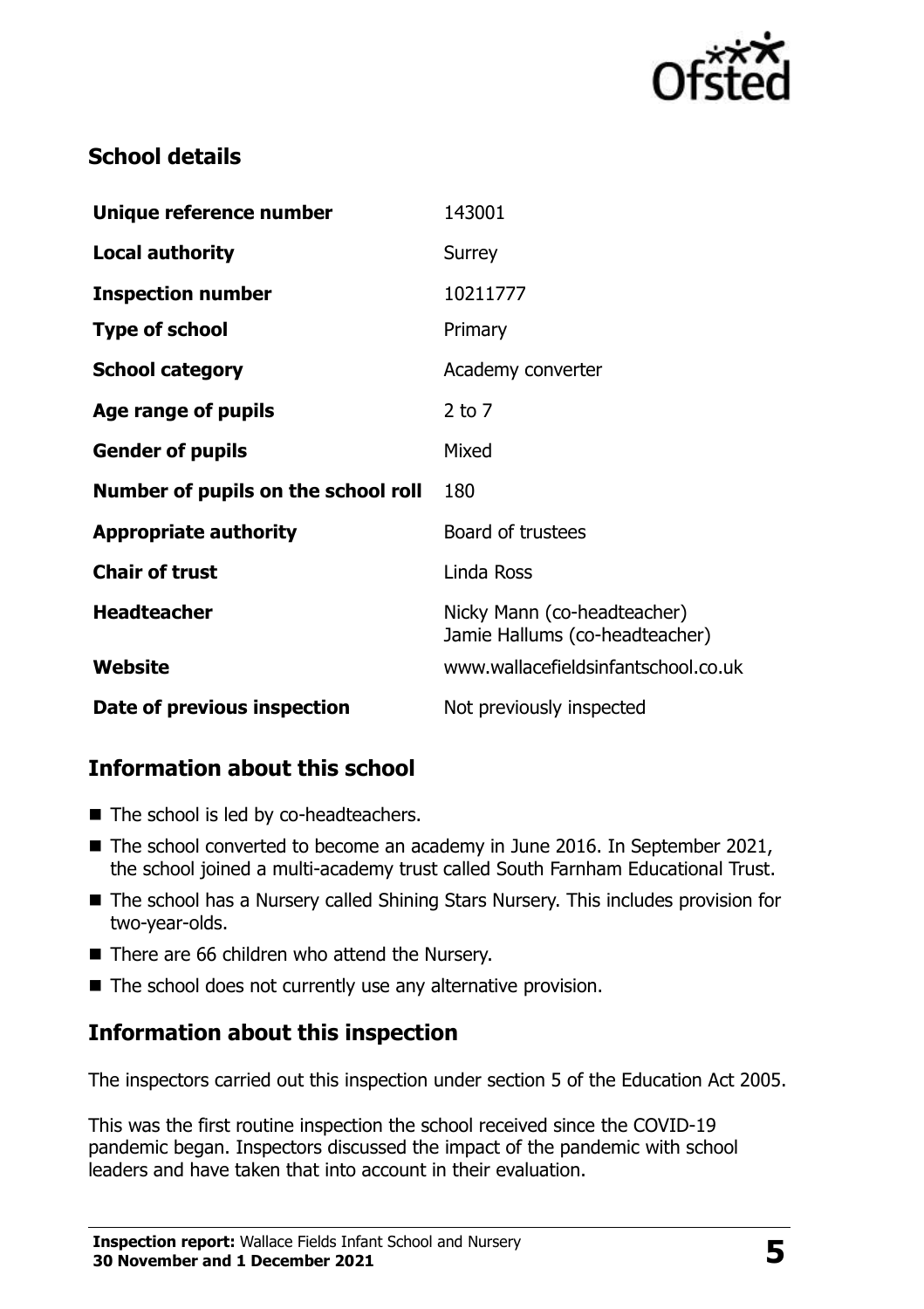

- Inspectors did deep dives in reading, mathematics, science and PSHE. They discussed the curriculum with leaders, staff and pupils, visited lessons, looked at pupils' work and listened to pupils read.
- Inspectors met with curriculum leaders of geography, history, music and art to discuss the curriculum in these subjects. They also scrutinised curriculum planning and spoke to pupils about their learning in these subjects.
- Inspectors visited the early years provision, including the Nursery.
- Inspectors met with senior leaders, staff, pupils and those with responsibility for governance, including the co-chairs of the local governing body and a trustee.
- Inspectors considered responses to the confidential survey for staff. They talked to a small number of parents during the inspection and took account of the responses to Ofsted's Parent View questionnaire.
- To evaluate the effectiveness of safeguarding, inspectors reviewed the school's website and policies, met with DSLs and spoke with pupils and staff. They checked school records of safeguarding checks carried out on adults working at the school and spoke with those responsible for governance.

#### **Inspection team**

Shaun Jarvis, lead inspector **Her Majesty's Inspector** Joyce Lydford **Contact Contact Contact Contact Contact Contact Contact Contact Contact Contact Contact Contact Contact Contact Contact Contact Contact Contact Contact Contact Contact Contact Contact Contact Contact Contact**